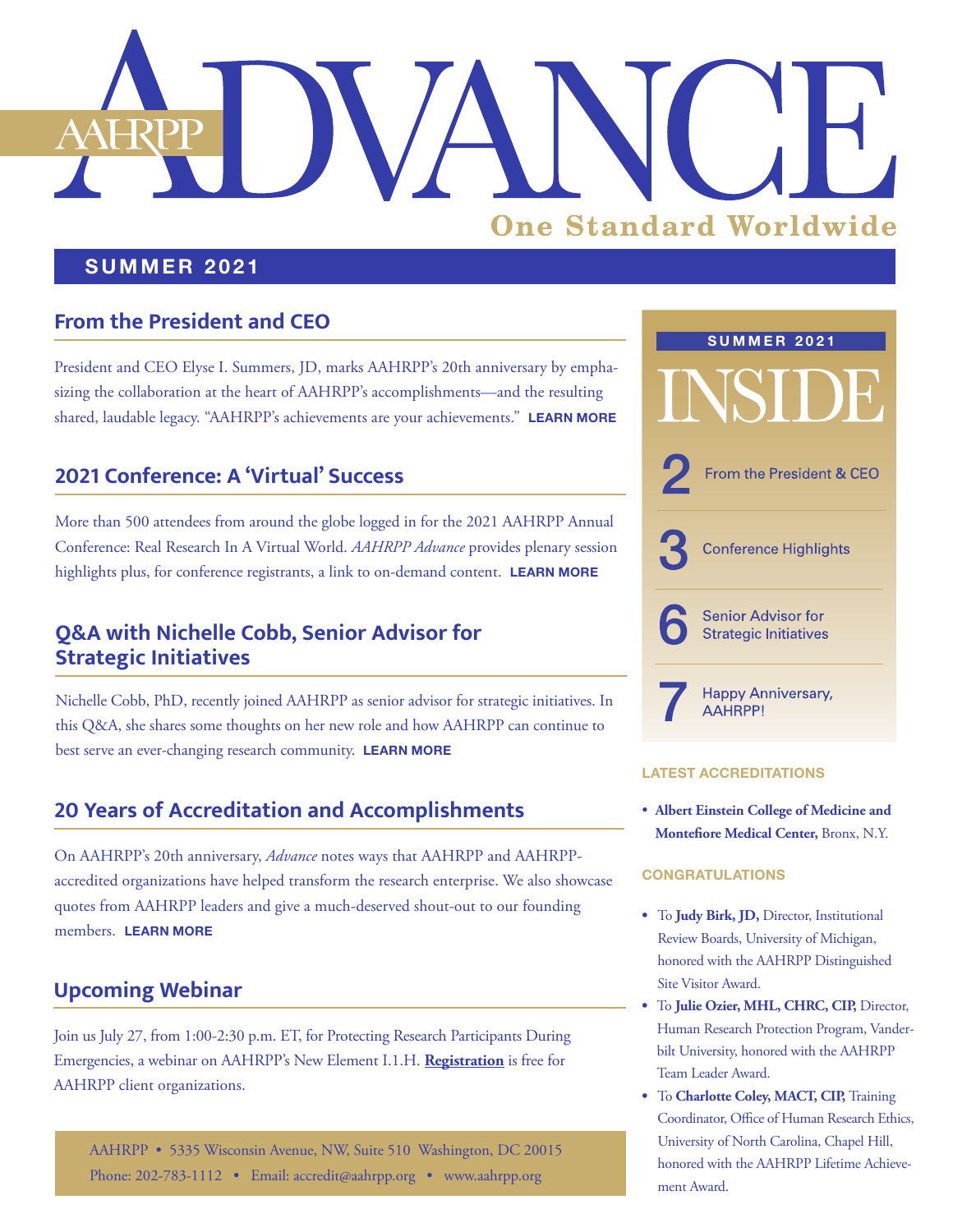# <span id="page-1-0"></span>**From the President and CEO**

# *We're All Part of AAHRPP's History—and Its Future.*

This is a milestone year for AAHRPP: our 20th anniversary as your partner in the noble endeavor of protecting research participants.

In the midst of our busy schedules, few of us pause to look back at where we've been and how far we've come. I urge you to take a moment to do just that—to consider how much we've all accomplished these past two decades and to give yourselves the credit you deserve. AAHRPP's achievements are your achievements, and we highlight some of them on **[page 7](#page-6-0)**.



ELYSE I. SUMMERS, JD

AAHRPP has always been a collaborative effort. Long before our founding, members of the research enterprise were grappling with the need to improve research oversight and protections for participants. Rather than rely on government regulation, research leaders drew on the strengths of our own community. The resulting solution—a nonprofit organization that would rely on a voluntary, collegial, educational accreditation process—was made possible by a partnership of seven founding members. Through their efforts, AAHRPP was incorporated in April 2001 and has been advancing high-quality, ethical research ever since.

Ours is a proud history, and you have played an instrumental role. Equally important is what comes next. Together, we will shape AAHRPP's future and continue to make meaningful contributions to the quality of research and the well-being of research participants.

That's a laudable legacy for all of us.

Our community is extraordinary for its resilience, collaboration, and innovation, and those traits were on display once again during our recent AAHRPP conference. Like so many gatherings of the past year, the conference was a virtual event. Yet, despite "Zoom fatigue" attendees tuned in from around the globe and gave our presenters rave reviews.

This year's plenary sessions covered three topics that few would have anticipated 20 years ago: human gene editing, data and privacy, and ethics of emergency use authorizations (EUAs). Our opening session focused on health inequity and social justice, an issue that has been with us far too long.

All four plenary sessions were informative, insightful, and thought-provoking. We provide highlights starting on **[page 3](#page-2-0)**. If you registered for the conference, you also have access to those sessions **[on demand](https://cvent.me/M8wEvb)**. To the conference presenters, our sponsors and exhibitors, poster presenters, and my wonderful AAHRPP team, thank you for making the 2021 event a "virtual" success.

Thanks, too, to all of you who have worked tirelessly and heroically during the pandemic. It is truly a privilege to be part of this community.

Finally, to all supporters of AAHRPP and AAHRPP accreditation, know that you have our utmost appreciation for your enduring commitment to safeguarding participants, promoting ethical research, and making discovery possible.

Here's to the next 20 years and beyond!

Best,

Eline J. Str

Elyse I. Summers, JD AAHRPP President and CEO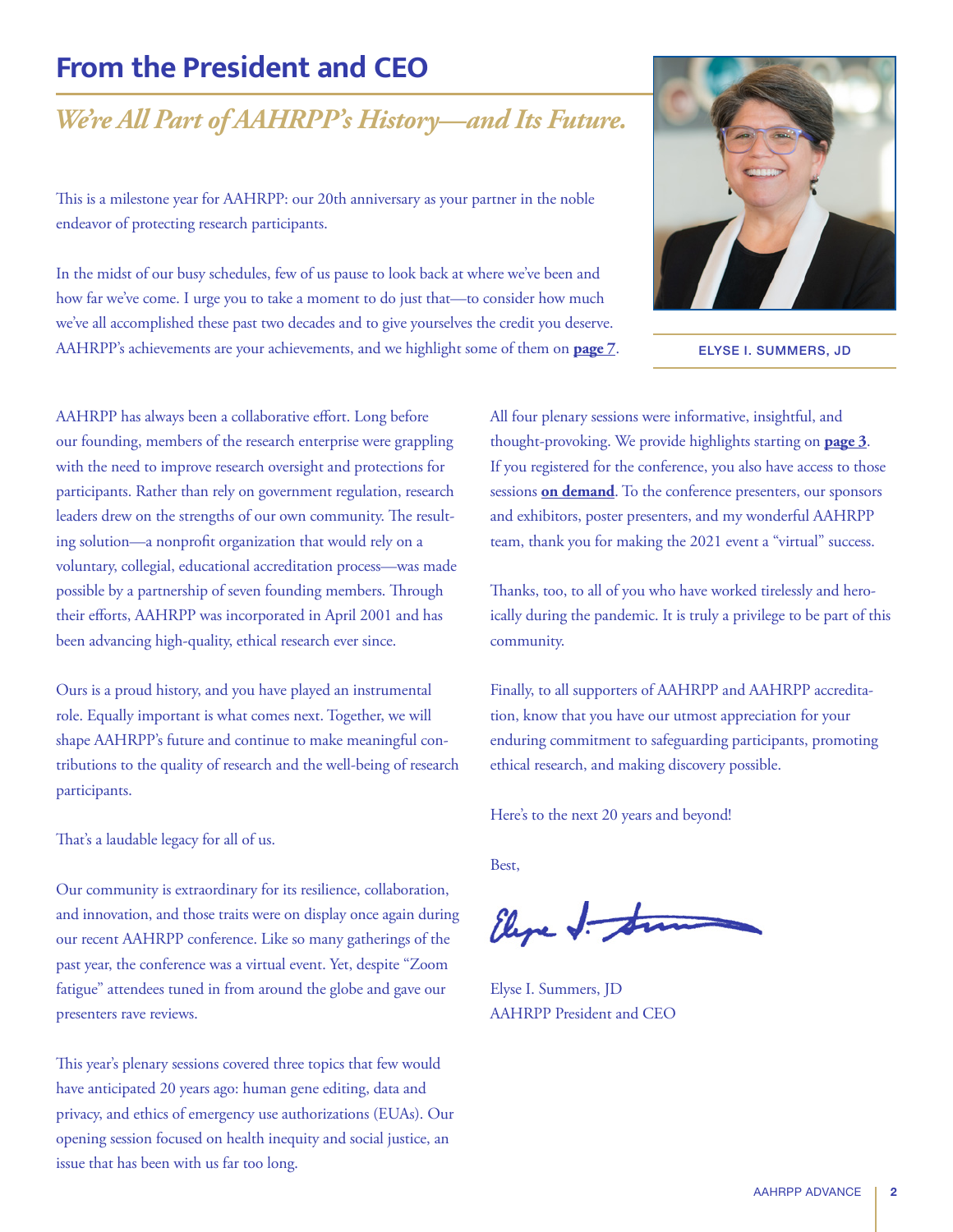# <span id="page-2-0"></span>**2021 AAHRPP CONFERENCE: A 'VIRTUAL' SUCCESS**

More than 500 attendees from around the globe logged in May 18-20 for the 2021 AAHRPP Annual Conference: Real Research In A Virtual World.

Although it was presented remotely, the conference incorporated nearly all the features attendees have come to expect:

- A pre-conference day for organizations pursing AAHRPP accreditation or reaccreditation.
- Thought-provoking and educational plenary and breakout sessions.
- "Friends of AAHRPP" awards and recognition of newly accredited organizations.
- Poster presentations.
- Sponsor and exhibitor "booths."

The virtual format proved popular with attendees, who welcomed the flexibility to participate in real time or at their convenience. Sessions remain available to registrants **[on demand](https://cvent.me/M8wEvb)** for 12 months.

Following are highlights from the four plenary sessions.

# **Health Inequity and Social Justice in the Time of COVID**

(On-demand video and slides available)

#### **Presenters:**

**ROBIN STEINBERG, JD** CEO, The Bail Project

#### **QUINCY BYRDSONG, EdD**

Vice Provost for Health Affairs, Lipscomb University AAHRPP Board Member SOCRA President

Ms. Steinberg focused on the failed experiment of the U.S. cash bail and incarceration system. Nearly every hypothesis—including that cash bail would make people return to court, incarceration would solve social problems, targeting minorities would reduce crime, and militarizing police would be effective—has been proved false. Instead:

- Inability to pay bail is the leading driver of incarceration in America, with pretrial detention due to unaffordable bail accounting for nearly 100% of jail growth over the past 25 years.
- Nearly 500,000 people go to bed in U.S. jail cells each night without having been convicted of anything, and about 2.5 million are held each year because they can't afford bail.
- Black and Latinx people are significantly over-represented, accounting for more than 50% of the pretrial jail population.

• Innocent people who can't afford bail often plead guilty because it's the only way to get home to safety and family, a decision that negatively affects the rest of their lives.

Dr. Byrdsong followed with an overview of health inequity and social injustice in the U.S., from the time of slavery through COVID-19's disproportionate toll on Black and Hispanic populations. His "Byrdsong Report: Ethical Principles for Health Equity and Social Justice" offered a blueprint to incorporate equity and justice in human research protections by emphasizing:

- Information Taking the time, even if it requires lengthy discussions, to provide the information that enhances decision-making and facilitates trust.
- Independence Acknowledging the research participants' autonomy and respecting their decision.
- Importance Treating every individual with concern, compassion, and empathy.

#### **Two key points:**

- Ethical research is not just about how we conduct a study but how we treat people.
- The good of science can never be considered over the importance of human life.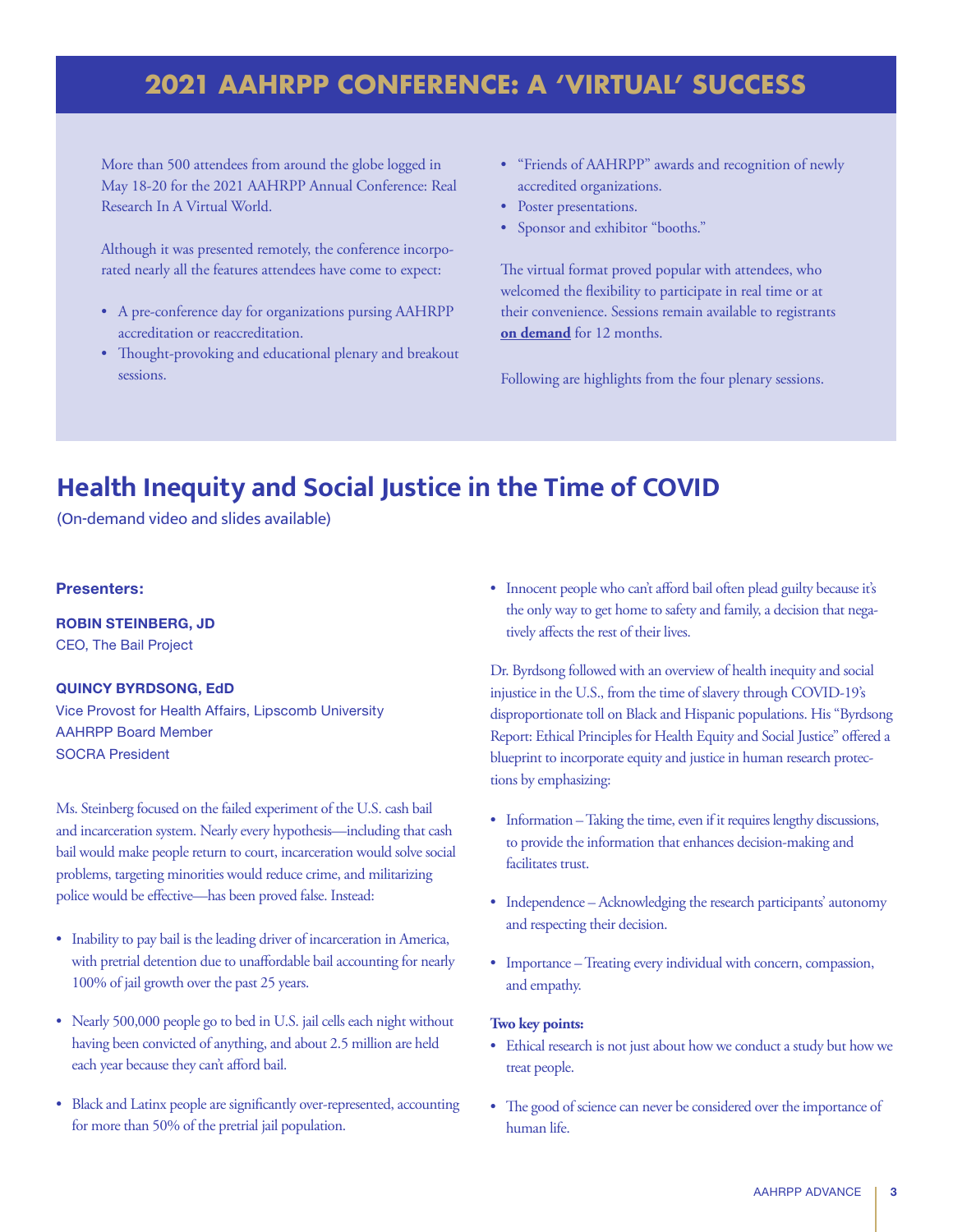# **2021 AAHRPP CONFERENCE: A 'VIRTUAL' SUCCESS**

## **Ethics of Emergency Use Authorizations**

(On-demand video and slides available)

#### **Presenters:**

#### **HOLLY FERNANDEZ LYNCH, JD, MBE**

John Russell Dickson, MD**,** Presidential Assistant Professor of Medical Ethics, Perelman School of Medicine, University of Pennsylvania

#### **ROBERT W. FRENCK, JR., MD**

Professor of Pediatrics, Division of Infectious Diseases Cincinnati Children's Hospital Medical Center (CCHMC) Director, Center for Vaccine Research at CCHMC

#### **DAVID WENDLER, PhD**

Head, Section on Research Ethics NIH Clinical Center

Before COVID-19, few were familiar with emergency use authorization (EUA), a regulatory pathway established in 2004 as part of the U.S. response to concerns about bioterrorism. The EUA program allows FDA to authorize the use of unapproved medical products as well as unapproved uses of existing products during a "declared emergency." The Department of Health and Human Services made that declaration for COVID-19 on March 27, 2020. Since then, FDA has issued hundreds of EUAs for therapeutic products, devices and, most notably, vaccines.

Takeaways from this presentation include:

- Access over evidence: Because of "emergency exceptionalism," EUAs prioritize "We have to do something" vs. "We have to learn what to do."
- Potential downsides of EUAs: Once investigational products are widely available, it can be difficult to gather critical evidence or rally support for exploring other options.
- Reasons to continue a vaccine clinical trial after an EUA:
	- o Learn more about the length of protection.
	- o Identify correlates of immunity.
	- o Evaluate protection against variant strains.

# **The Ethical, Regulatory, and Research Complexities of Human Gene Editing**

(On-demand video and slides available)

#### **Presenters:**

#### **STEPHEN ROSENFELD, MD**

President, Freeport Research Systems AAHRPP Board Member

#### **JEFFREY KAHN, PhD**

Andreas C. Dracopoulos Director Johns Hopkins Berman Institute of Bioethics

CRISPR and other gene-editing technologies offer enormous promise for treating, and even curing, genetic diseases. The technology also raises the prospect of heritable human genome (HHGE) editing and the resulting ethical dilemmas.

In their description of this session, Drs. Rosenfeld and Kahn cautioned attendees not to expect answers. Instead, presenters highlighted challenges created by a game-changing technology in a decentralized global research arena. In Dr. Rosenfeld's words, "The larger ethical decisions are profound but do not belong to the research ethics community."

Dr. Kahn, a member of an international commission on the clinical use of HHGE, raised governance issues, including:

- Decisions on approving HHGE will ultimately be made by countries.
- Societal and cultural differences could lead to significant differences in governance informed by the same set of principles.
- Principles and recommendations are not the same as governance.
- Translating into governance requires privileging some principles over others.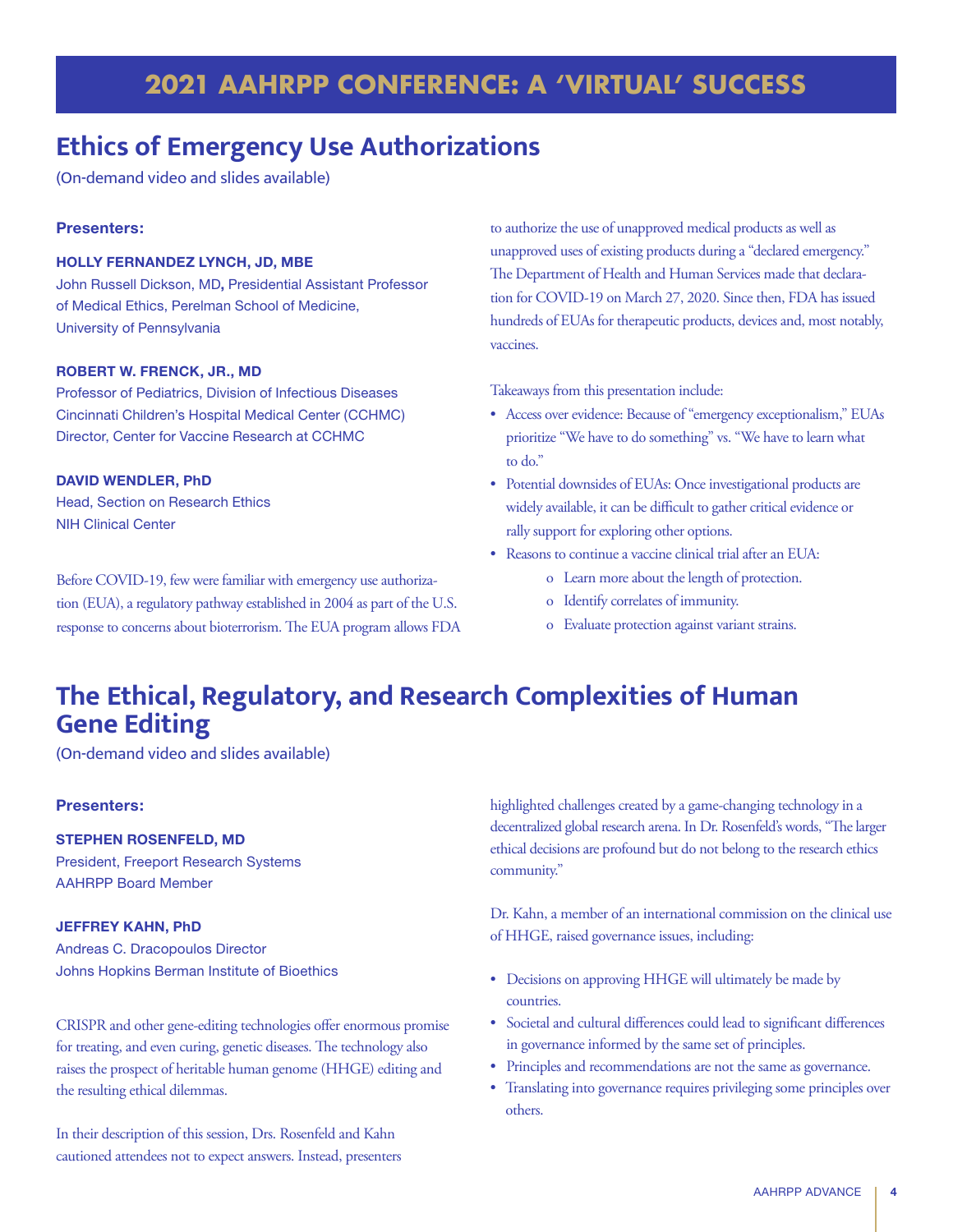# **2021 AAHRPP CONFERENCE: A 'VIRTUAL' SUCCESS**

## **Data and Privacy in 2021: Consent? Really?**

(On-demand video available)

#### **Presenters:**

**DAVID MEDINE, JD** Consultant, Medine Consulting Expert in privacy and data security

**HEATHER PIERCE, JD, MPH** Senior Director for Science Policy, Regulatory Counsel, AAMC; AAHRPP Board Member

Billed as AAHRPP's "great debate," this session featured Mr. Medine and Ms. Pierce facing off on four consent-related assertions.

- Assertion 1: Consent is dead. Defender, Mr. Medine; rebuttal, Ms. Pierce.
- Assertion 2: Research with human subjects is different. Defender, Ms. Pierce; rebuttal, Mr. Medine.
- Assertion 3: Disclosures create noise, not comprehension. Defender, Mr. Medine; rebuttal, Ms. Pierce.
- Assertion 4: Consent is key. But we can do better. Defender, Ms. Pierce; concurrence, Mr. Medine.

If you registered for the conference, you can view all four plenary sessions and download accompanying presentations. Simply **[log in](https://cvent.me/M8wEvb)** to receive a verification code and obtain access.

# **2022 AAHRPP Annual Conference**



**Save the Date for the 2022 AAHRPP Conference IN PERSON May 24-26 at the Grand Hyatt Denver, Colorado**

**Looking forward to being together again!**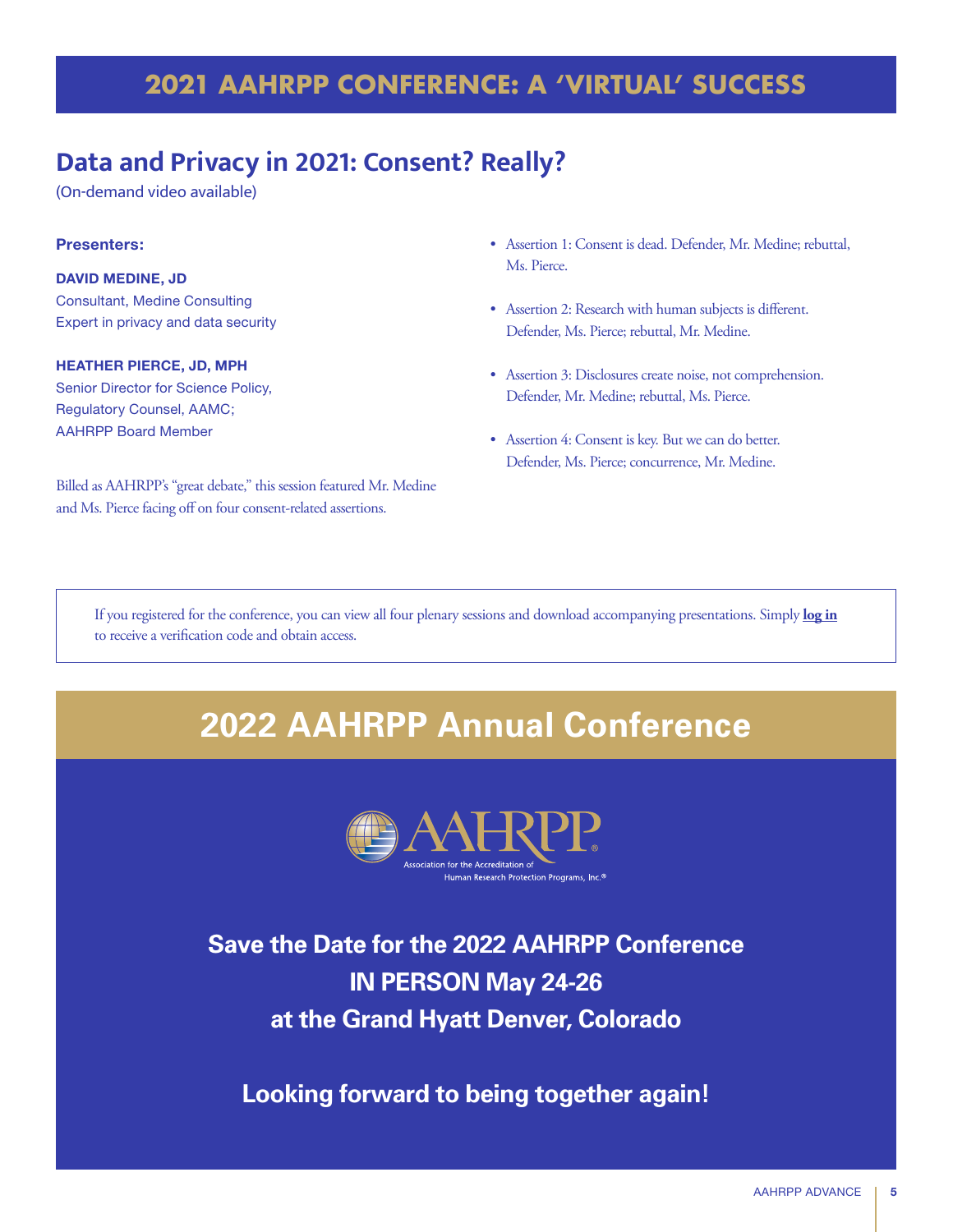## <span id="page-5-0"></span>**Nichelle Cobb Joins AAHRPP As Senior Advisor for Strategic Initiatives**

Nichelle Cobb, PhD, has joined AAHRPP in the new role of senior advisor for strategic initiatives. She continues to serve as senior advisor for SMART IRB.

Dr. Cobb has more than two decades of experience working with IRBs, including as director of the health sciences IRBs at the University of Wisconsin-Madison (UW-Madison) and as the human subjects protections officer for the Institute for Clinical & Translational Research at UW-Madison. In the following Q&A, the longtime supporter of AAHRPP and accreditation shares some thoughts on her new role and how AAHRPP can continue to best serve an ever-changing research community.



**NICHELLE COBB, PhD**

#### **Q. What strategic initiatives will you focus on?**

**A.** A lot depends on our AAHRPP-accredited colleagues and their needs. One of the first things we'll do is survey our accredited organizations on additional ways AAHRPP can support them. We want AAHRPP to continue to be a "go-to" resource for organizations as they face the challenges of an evolving research enterprise. Our goal is to give organizations both the space and assistance to help them sustain and improve their high-quality HRPPs.

 We also want to enhance our role as a convener—to bring people together to brainstorm and share innovative approaches. One way is to build on the success of The Collaborative AAHRPP Network (CAN), which was launched as a pilot program in 2019. Already, the CAN is providing opportunities for accredited organizations to ask each other, "What made you decide to do it that way?" and, equally important, "How is that working?" Once you have those conversations, you begin to see that instead of recreating your own wheel, you can build a new, better one.

 We expect to provide similar opportunities for our site visit team leaders by meeting more regularly, seeking their feedback, and discussing ways we can enhance the accreditation experience.

#### **Q. Why is AAHRPP adding this role now?**

**A.** This is both a natural progression for AAHRPP and a reflection of leadership's determination to maximize AAHRPP's positive impact on the research enterprise. We have a critical mass of accredited organizations that can collaborate to lift up the entire research community. Whether we're talking about equity and inclusion, informed consent, gene editing, or numerous other issues, AAHRPP and our accredited organizations can add enormous value and ensure that protecting research participants remains center stage. I applaud Elyse (President and CEO Elyse I. Summers, JD) and Michelle (Executive Vice President Michelle Feige, MSW, LCSW-C) for their vision in recognizing and seizing these opportunities.

#### **Q. How and why did you get involved with AAHRPP?**

**A.** Like so many in the research community, my first experience with AAHRPP was the accreditation process. I was the director of the health sciences IRBs at UW-Madison when the university earned its initial accreditation in 2008 and, later, when we were reaccredited. I became an AAHRPP site visitor in 2016—and then a team leader and Council on Accreditation member—because I am fascinated with systems and finding ways to do things better. I wanted to see how different organizations structured their programs and bring those improvements back to my own HRPP. (Note: Dr. Cobb gave up her site visitor-related roles when she joined the AAHRPP staff.)

 I believe in the value of accreditation. I've seen the improvements that result when we take a harder look at our HRPPs and commit to continuous quality improvement. Through my work with SMART IRB, I've also seen how AAHRPP has changed the conversation and increased organizations' willingness to rely on each other for IRB reviews. With AAHRPP, protecting research participants is a shared responsibility across the accredited institution. So, when AAHRPP-accredited organizations agree on single IRB review, it's not IRBs relying on IRBs. It's institutions relying on like institutions that have common goals and standards. That played a key role in alleviating anxiety and facilitating single IRB review.

#### **Q. What attracted you to this new position?**

**A.** In part, it was my experience with SMART IRB, which gave me an opportunity to have a broader impact on human research protections. Instead of affecting one institution, SMART IRB affects many. AAHRPP provides that same opportunity.

 Most of us are drawn to this field because we are passionate about it. With AAHRPP and SMART IRB, I get to work with some of the smartest, kindest, and most dedicated individuals on something that really matters. That's extremely gratifying.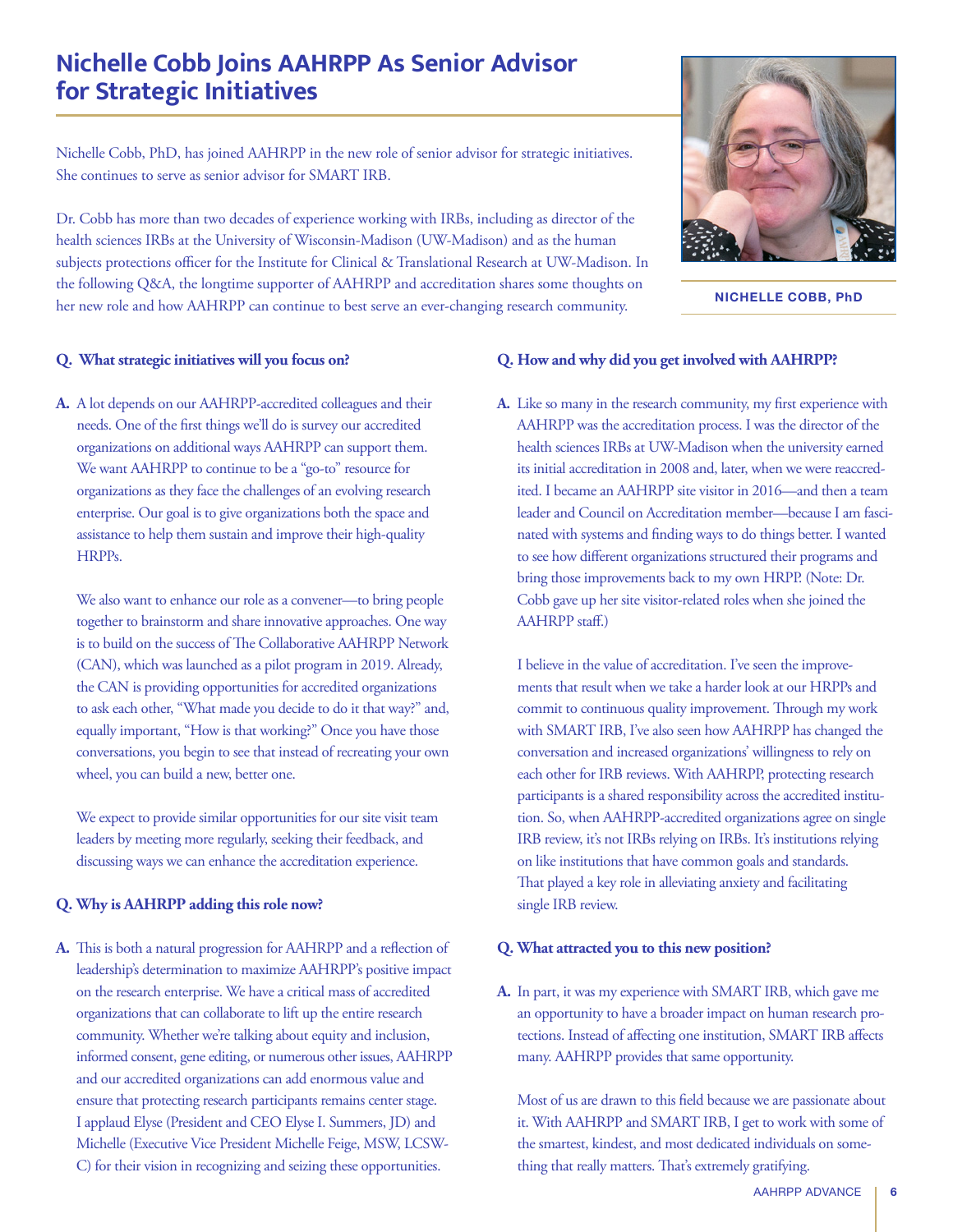## <span id="page-6-0"></span>**20 Years of Protecting Participants, Advancing Research**

This year marks the 20th anniversary of AAHRPP's founding, a pivotal event in the evolution of research protections in the United States and around the globe.

AAHRPP was established in April 2001, after a series of high-profile incidents drew national media and government attention to the need for stronger protections for research participants and better oversight of research involving humans. Leaders in the research community responded with an alternative to increased regulation: a voluntary, peer-driven accreditation process that would help organizations improve their research programs and drive best practices.

In 2002, AAHRPP officially launched its accreditation program. The first accreditations were awarded a year later—and research participants, organizations, and the general public have been reaping the benefits ever since.

Together, AAHRPP and AAHRPP-accredited organizations have helped transform the research enterprise by enhancing research protections, improving the safety and quality of research, and advancing the science that makes progress possible.

During its first 20 years, AAHRPP has:

- **Led the charge for comprehensive, systematic human research protection programs (HRPPs).** For decades, IRBs bore the primary responsibility for protecting research participants. That changed in large measure with AAHRPP accreditation and its requirement that organizations have robust research protection programs. To earn the AAHRPP gold seal, organizations must demonstrate that the entire HRPP meets accreditation standards—and that protecting research participants is a shared organizational priority.
- **Served as a convener and resource in addressing new challenges.** AAHRPP routinely brings organizations and individuals together to tackle the most pressing research-related issues. AAHRPP conferences and webinars helped the research community prepare for the first significant update of the Common Rule since 1991, adapt to new requirements for single IRB review of multisite studies, and identify and address concerns related to new technologies, such as CRISPR gene

editing and biobanking. During the COVID-19 pandemic the worst public health crisis in recent history—AAHRPP provided leadership and support to accredited and not-yetaccredited organizations alike.

- **Introduced metrics to assess and encourage quality improvement.** AAHRPP metrics help track the progress of HRPPs, showcasing strengths and identifying areas for improvement. AAHRPP also makes those data available for research organizations, researchers, sponsors, government agencies, research participants, and other interested parties (2020 metrics coming soon). Information includes types of research conducted, audits, deviations, complaints, and IRB resources and review times.
- **Made significant progress toward establishing one standard worldwide.** From the outset, AAHRPP has taken a global perspective, designing standards that apply to research organizations within and beyond the U.S. Today, AAHRPP has accredited organizations in every sector of the research enterprise, including academic medical centers and researchintensive universities, government agencies and departments, health systems and community hospitals, contract research organizations, independent IRBs, and research institutes. In addition, AAHRPP has accredited organizations around the world—in Australia, Belgium, Brazil, Canada, China, India, Jordan, Mexico, Republic of Korea, Saudi Arabia, Singapore, Taiwan, and Thailand.

AAHRPP enters its third decade well-positioned to extend its influence, continue to advance high-quality, ethical research, and further its vision of one standard worldwide for research protections.

Each accreditation has strengthened the research enterprise and demonstrated the effectiveness of the collegial model espoused by AAHRPP's founders. Equally important, AAHRPP's emphasis on quality and flexibility—and, above all, on safeguarding research participants—will continue to have a powerful, positive impact on the research enterprise for years to come.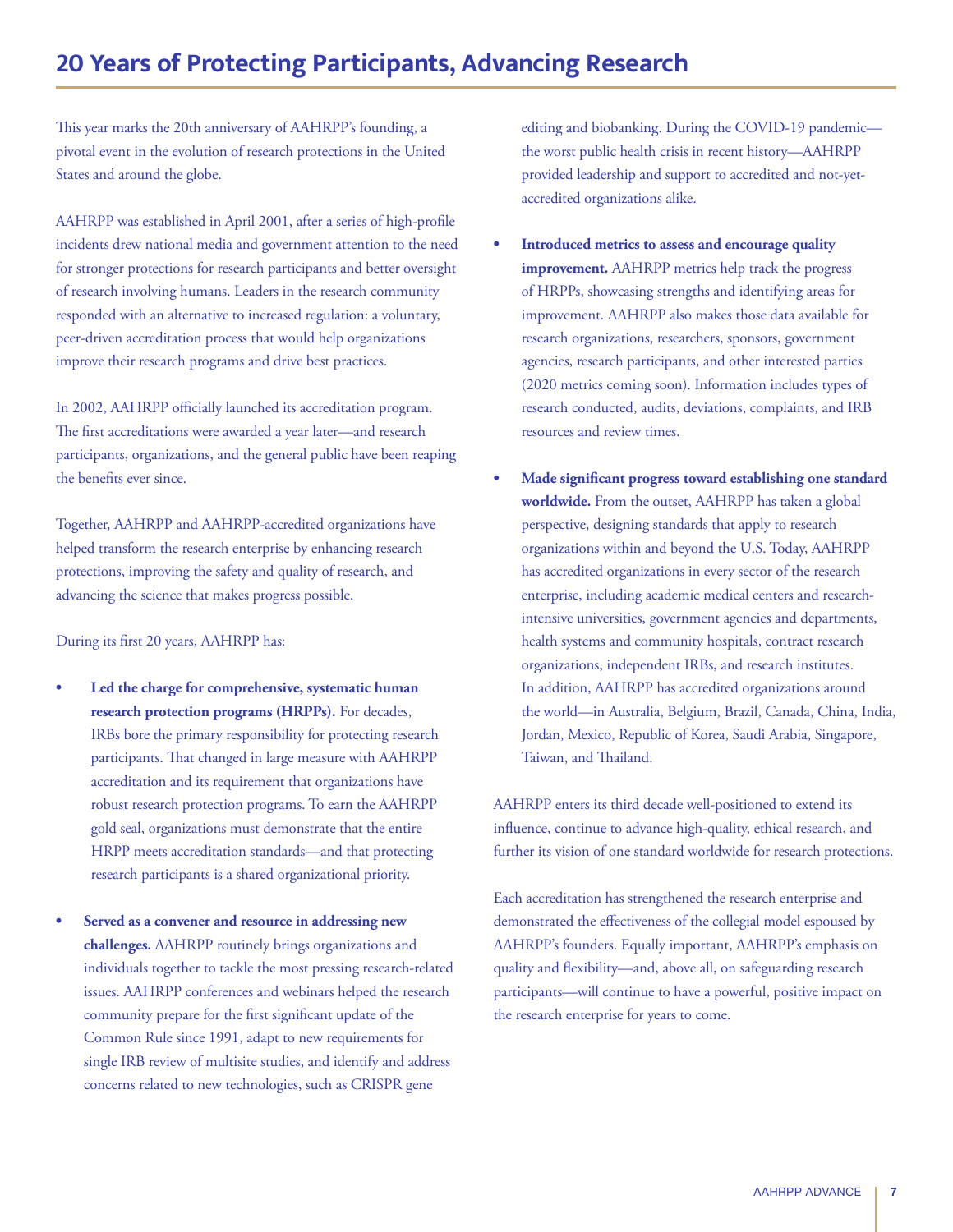# **Reflecting on AAHRPP's Founding and Impact**



*"PRIM&R and AAMC were the twin Titans. Together they provided exactly what was needed to kick-start AAHRPP and undergird its eventual success."*

Elyse I. Summers, JD AAHRPP President and CEO 2013-present



*"PRIM&R viewed accreditation as values-driven, not rule-driven. We wanted to make sure ethics would be at the center of any accreditation standards."* 

Joan Rachlin, JD, MPH Executive Director Emerita, PRIM&R PRIM&R Executive Director 1975-2014



*"AAMC became the driver in promoting a system of clinical research oversight that would establish high standards and leave the major decisions to those responsible for conducting the research."*

David Korn, MD SVP, Biomedical & Health Sciences Research, AAMC, 1997-2007



*"We were following the Institute of Medicine guidance and elevating human research protections from simply an IRB activity to a comprehensive program within the organization. It was a completely different way of thinking."*

Marjorie A. Speers, PhD AAHRPP Founding President & CEO 2001-2013



*"My last site visit was at an organization that had been temporarily shut down by NIH 10 years before. The site visit brought tears to my eyes—the improvement was everything I'd dreamed accreditation could achieve."*

Susan S. Fish, PharmD, MPH AAHRPP Site Visitor, 2001-2010 Oversaw organizational development of AAHRPP & drafting of PRIM&R accreditation standards, 1999-2000